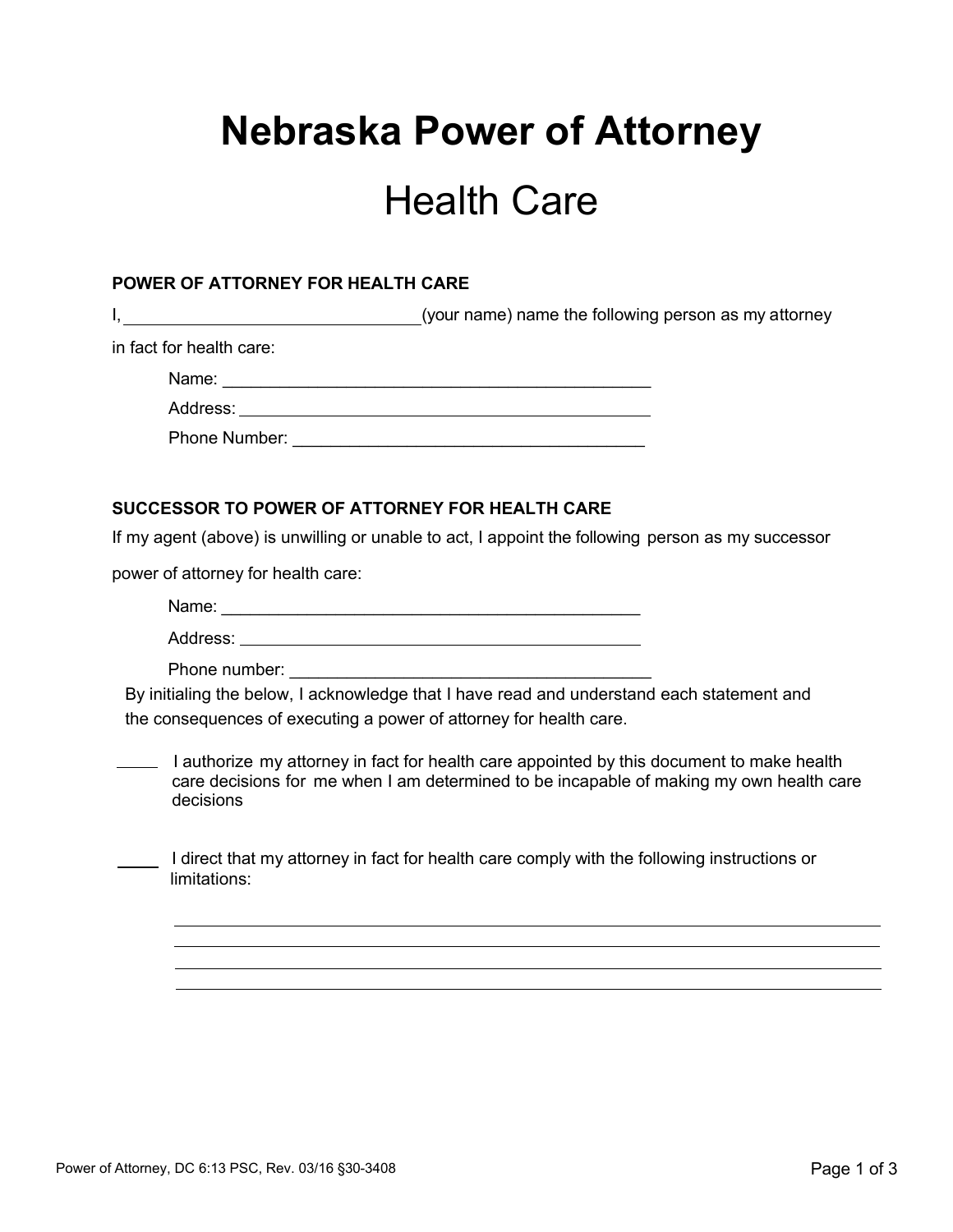| I direct that my attorney in fact for health care comply with the following instructions on<br>artificially administered nutrition and hydration: (optional)<br>I have read this power of attorney for health care. I understand that it allows another<br>person to make life and death decisions for me if I am incapable of making such<br>decisions. I also understand that I can revoke this power of attorney for health care at<br>any time by notifying my attorney in fact for health care, my physician, or the facility in<br>which I am a patient or resident. I also understand that I can require in this power of<br>attorney for health care that the fact of my incapacity in the future be confirmed by a<br>second physician. | sustaining treatment: (optional)<br>limitations: |
|--------------------------------------------------------------------------------------------------------------------------------------------------------------------------------------------------------------------------------------------------------------------------------------------------------------------------------------------------------------------------------------------------------------------------------------------------------------------------------------------------------------------------------------------------------------------------------------------------------------------------------------------------------------------------------------------------------------------------------------------------|--------------------------------------------------|
|                                                                                                                                                                                                                                                                                                                                                                                                                                                                                                                                                                                                                                                                                                                                                  |                                                  |
|                                                                                                                                                                                                                                                                                                                                                                                                                                                                                                                                                                                                                                                                                                                                                  |                                                  |
|                                                                                                                                                                                                                                                                                                                                                                                                                                                                                                                                                                                                                                                                                                                                                  |                                                  |
|                                                                                                                                                                                                                                                                                                                                                                                                                                                                                                                                                                                                                                                                                                                                                  |                                                  |
|                                                                                                                                                                                                                                                                                                                                                                                                                                                                                                                                                                                                                                                                                                                                                  |                                                  |

*Signature of person making designation Date*

*Do not sign this form until you are in the presence of either the two witnesses or a notary.* 

**\_\_\_\_\_\_\_\_\_\_\_\_\_\_\_\_\_\_\_\_\_\_\_\_\_\_\_\_\_\_\_\_\_\_\_\_\_\_\_\_\_\_\_\_\_\_\_ \_\_\_\_\_\_\_\_\_\_\_\_\_\_\_\_\_\_\_\_\_\_\_\_\_\_\_\_\_\_\_\_\_\_\_\_\_\_\_**